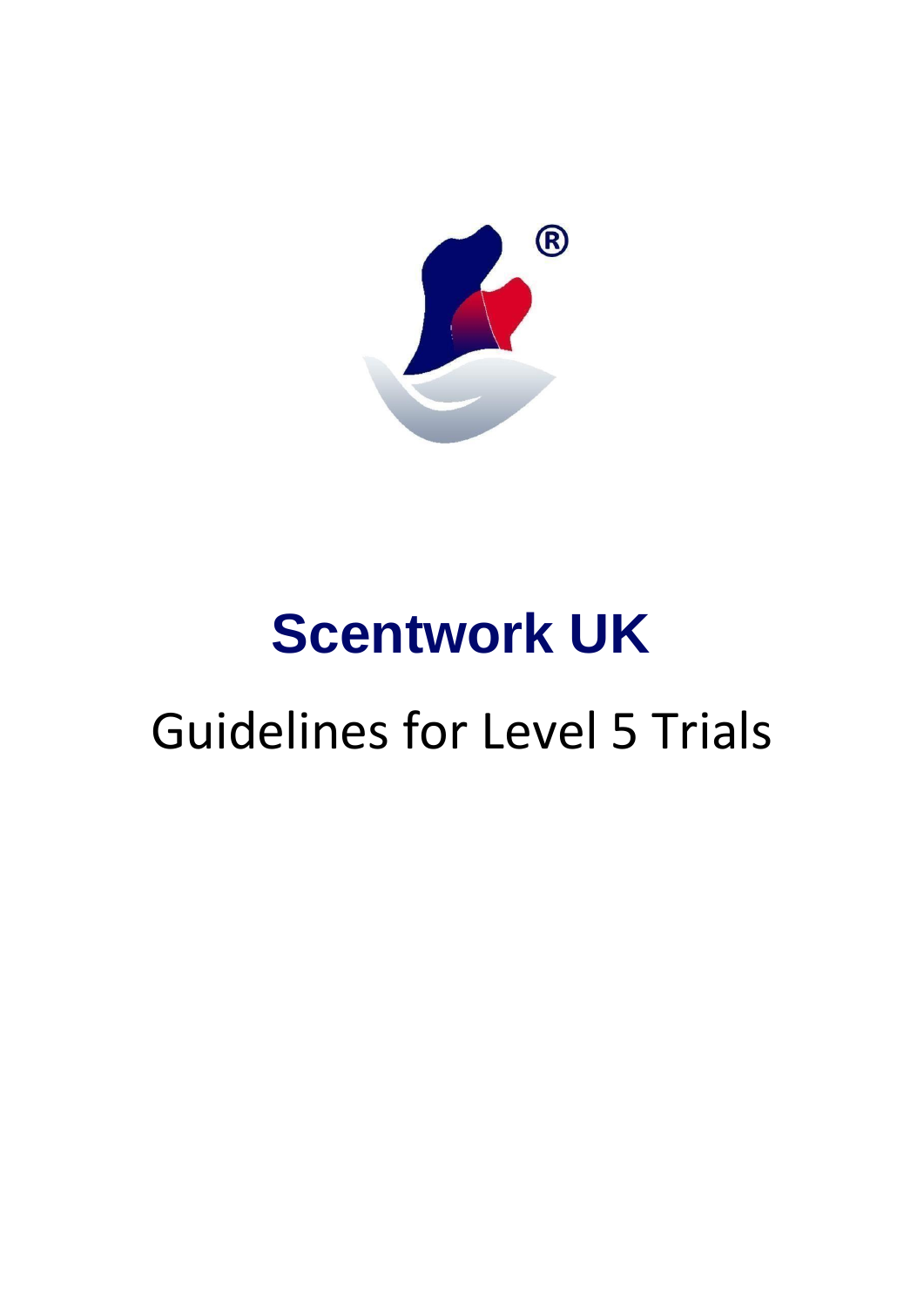

i<br>I

i<br>I

l,

#### **The Test involves 3 timed searches**

- 1. The dog to find 9 out of 12 scented articles hidden within 3 search areas, two of which will be interior and one exterior.
- 2. Target scents will be cloves and gun oil.
- 3. The length of time allowed for each search will be determined by the number of scented articles in each area. A rough guide is one minute per scented item hidden.
- 4. Competitors can choose to end any search before time even though all the scented items weren't found. The time recorded for the search will be the time the competitor ended the search. The competitor can continue to work the other two searches and can still pass providing 9 scented articles have been found in total.

#### **Marking System**

| 10 points for each scented item found                                                                               | 120 marks |
|---------------------------------------------------------------------------------------------------------------------|-----------|
| 10 'Bonus points' will be available per search area.<br>(Bonus points are awarded for finding all the scented items | 30 marks  |
| in the search area within the allocated time)                                                                       |           |
|                                                                                                                     | Total 150 |

Up to 5 Marks will be deducted for:

- Fouling in any of the search areas and marks lost for each fouling offence
- Feeding and rewarding in the search area, verbal rewards are acceptable O Swallowing of articles

Up to 2 Marks will be deducted for:

- Minor trashing of the items
- Moving or touching items without permission
- Re-tasking the dog to search/indicate again, after calling the alert, if the judges asks "where?"

Minor marks (1 point and less) will be deducted for, the handler pulling the dog away from the hidden scent, the handler getting in the dogs way, lack of systematic coverage of the search area, the dog spending a lot of time not searching the items under test, over use of verbal corrections.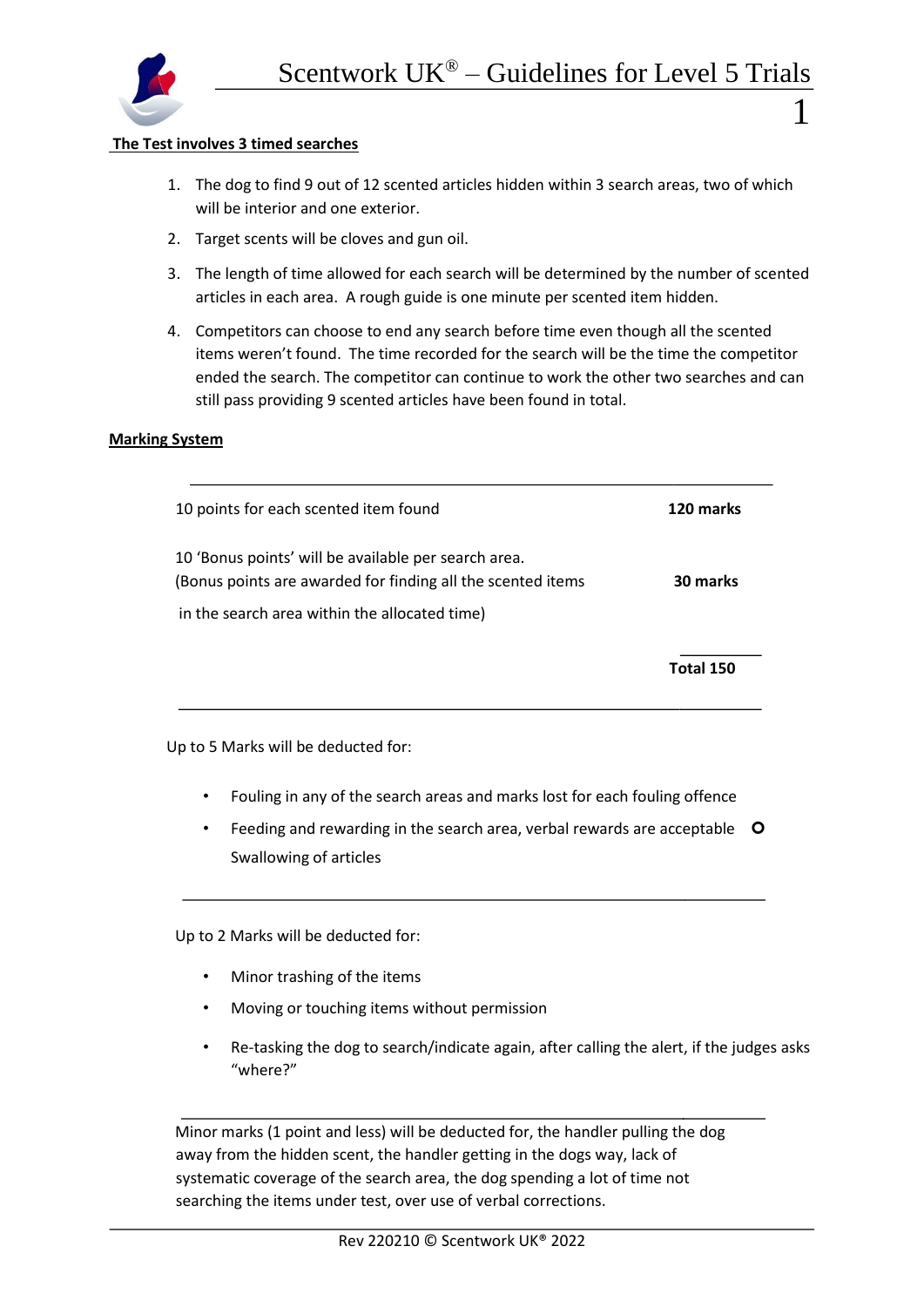

i<br>I

i<br>I

**Please note that the above deductions are the only deductions that can be used when judging a L5-8 trial** 

• **Disqualification:** more than 3 false alerts throughout the 3 search areas.

**Pass Mark 90** 

#### **In order to qualify, competitors must:**

- (1) find a minimum of 9 articles and
- (2) have a minimum of 90 marks **after any deductions**

Certificates of merit will be awarded to those that pass and in addition there will be rosettes from 1st to 4<sup>th</sup> awarded to those with the highest marks. In the event of a tie the team with the fewer false alerts will be the winner. If there is still a tie the team with the fastest time will be the winner.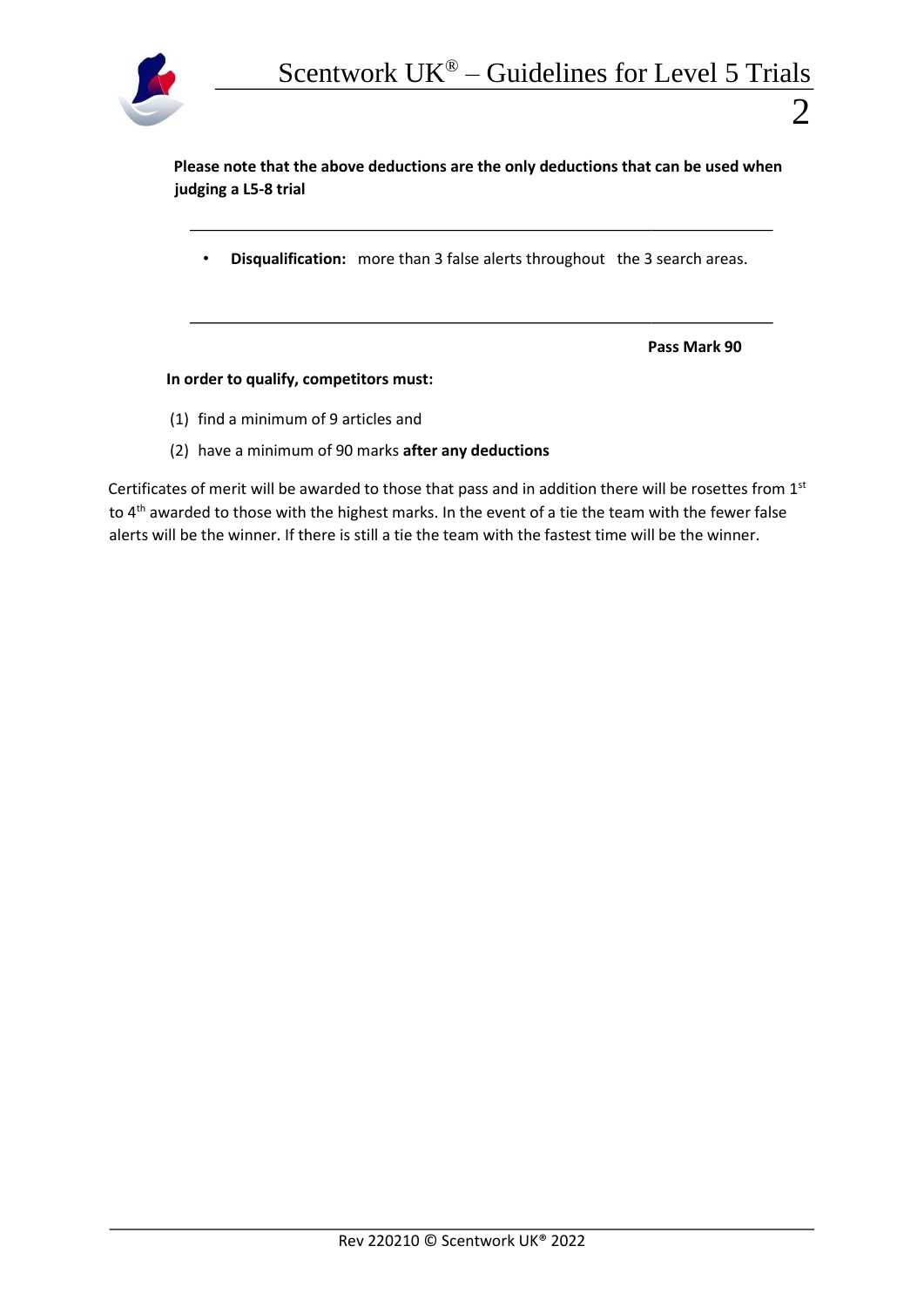

# **General Guidelines**

The team to find 9 out of 12 scented articles within 3 search areas indicating using either an 'active' or 'passive' indication.

The Searches can run in any order.

There will be a draw for each of the tests to determine the running order of the teams.

The search areas will be clearly identified by flags, cones, tape or other identifiers marking the perimeter of the search area. The hides will only be within the designated search area. However, dogs and handlers may move outside of those areas as part of their search.

At the start of each search the judge will tell the competitor how many scented articles are hidden in the particular search area and how much time they have.

The dogs can be worked 'on or off' leash and will be decided by the handler.

No items should be touched or moved by the competitor unless the judge gives permission.

The judge will ask the handler when he/she is ready and as soon as the dog's nose passes the start markers the steward will start the stop watch

Handlers may choose to work the search area from any angle after the dog has crossed the designated start markers.

The competitor will have the option of knowing when they have reached the 'half time' mark and/or have a 30 second warning. The competitor should inform the judge and the scribe of their request before each search starts.

Calling the 'Alert/Find' – When the handler thinks his/her dog has found the scented article the handler should tell the judge either verbally and/or raising their hand/arm to the judge. If the judge asks the competitor to confirm 'where' for clarification, the competitor should not send the dog in again but should show the judge by 'pointing' to where the scented article might be hidden. *Marks will be lost if the competitor asks the dog to search for a second time.*

The judge will tell the handler at the time if each 'Alert' is correct or not and the handler and dog team will then continue the search.

The handlers can carry rewards with them during the search but must not reward, other than a verbal reward, within the search area.

The competitor can leave the search area to reward their dog as many times as they wish but the clock will not be stopped.

The competitor will be told after the search how many scented articles were found and how many deductions were lost. It is the responsibility of the competitor to point out any discrepancies at the time as marks cannot be changed from then after.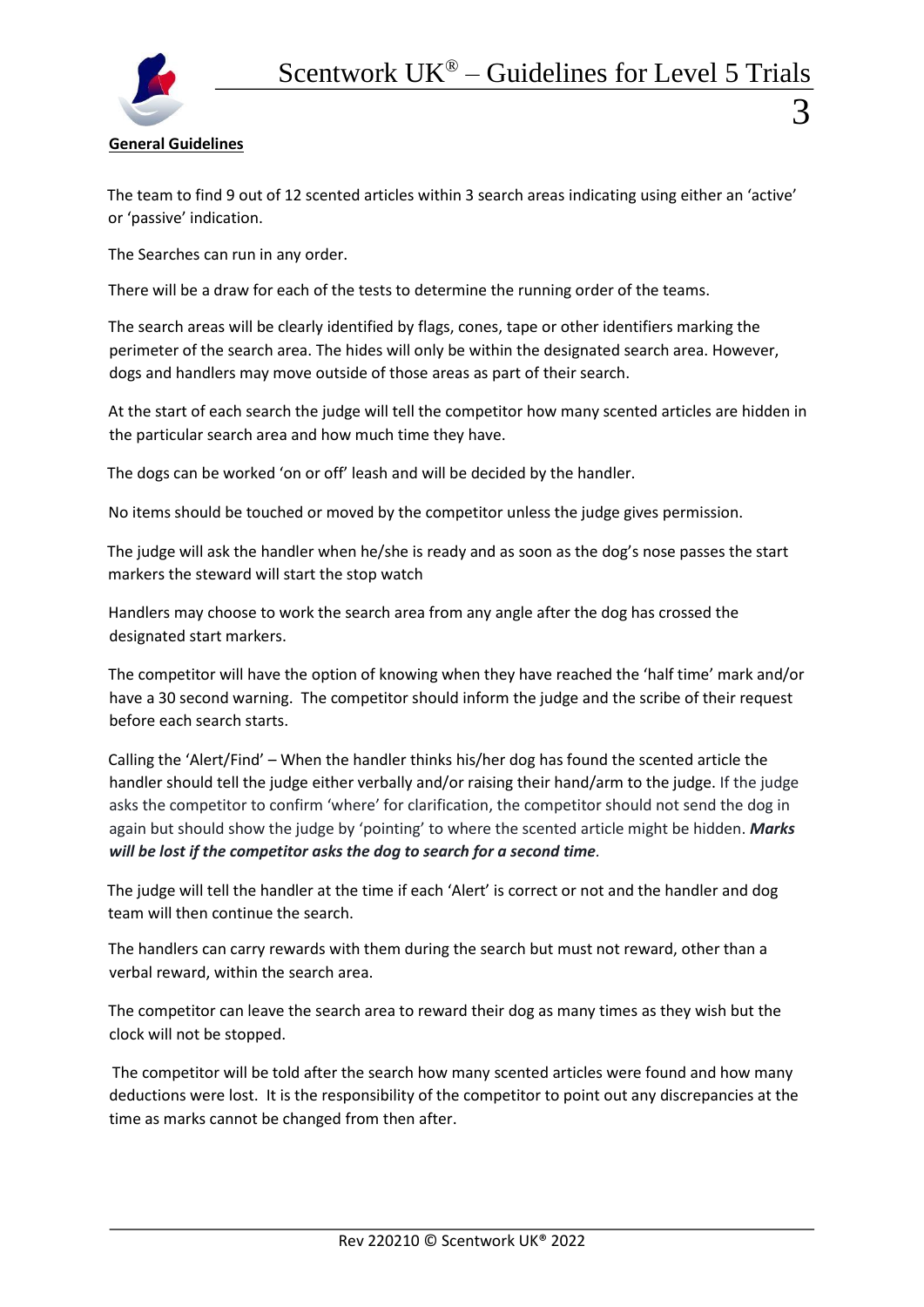

# **Judges Guidelines**

The judge will decide how many scented articles could be hidden per search area. (As an example, a 30 x20m search area should contain 5 scented articles.

Scented articles in the 'Exterior search' should be hidden at least 4ft (120cm) from each other.

As a guide, the time allocated will be calculated by allowing 1 minute per hide. However this is just an approximation. (see also 'time guidelines for 'Exterior Search')

The judge will hold a briefing before each search showing the competitors the area/s to be searched, what is not be searched, what items can be moved as well as being told the number of hidden scented articles and how much time they have.

The judge should consider safety especially if using any electrical appliances or heaters when choosing suitable places to hide the scented articles. The judge can remove any items deemed unsafe from any of the three search sites.

Items added to the search areas may or may not be used as places to hide the scented articles.

Scented articles should be placed in the search areas at least 5-minutes before the first competitor runs.

If a handler calls the alert/find on a previously found article no marks will be lost and neither will this result in a 'false alert'.

The scented articles must be hidden from view and secured to prevent retrieving as far as possible.

The judge may stop the search in the event of extreme trashing of items, damage to vehicles, and the dog continually leaving the search area, however the dog and handler team will be allowed to continue to search the other search areas.

Every effort will be made to use a 'white dog' prior to testing to check the scent strength and its location. When a 'white dog' isn't available the first dog in the running order will complete the search, after which the judge will determine whether the search is acceptable or not. If the first dog to run encounters unforeseen difficulties, the judge can decide to adjust the search test and the dog/handler team will be allowed re-run at the end of the class.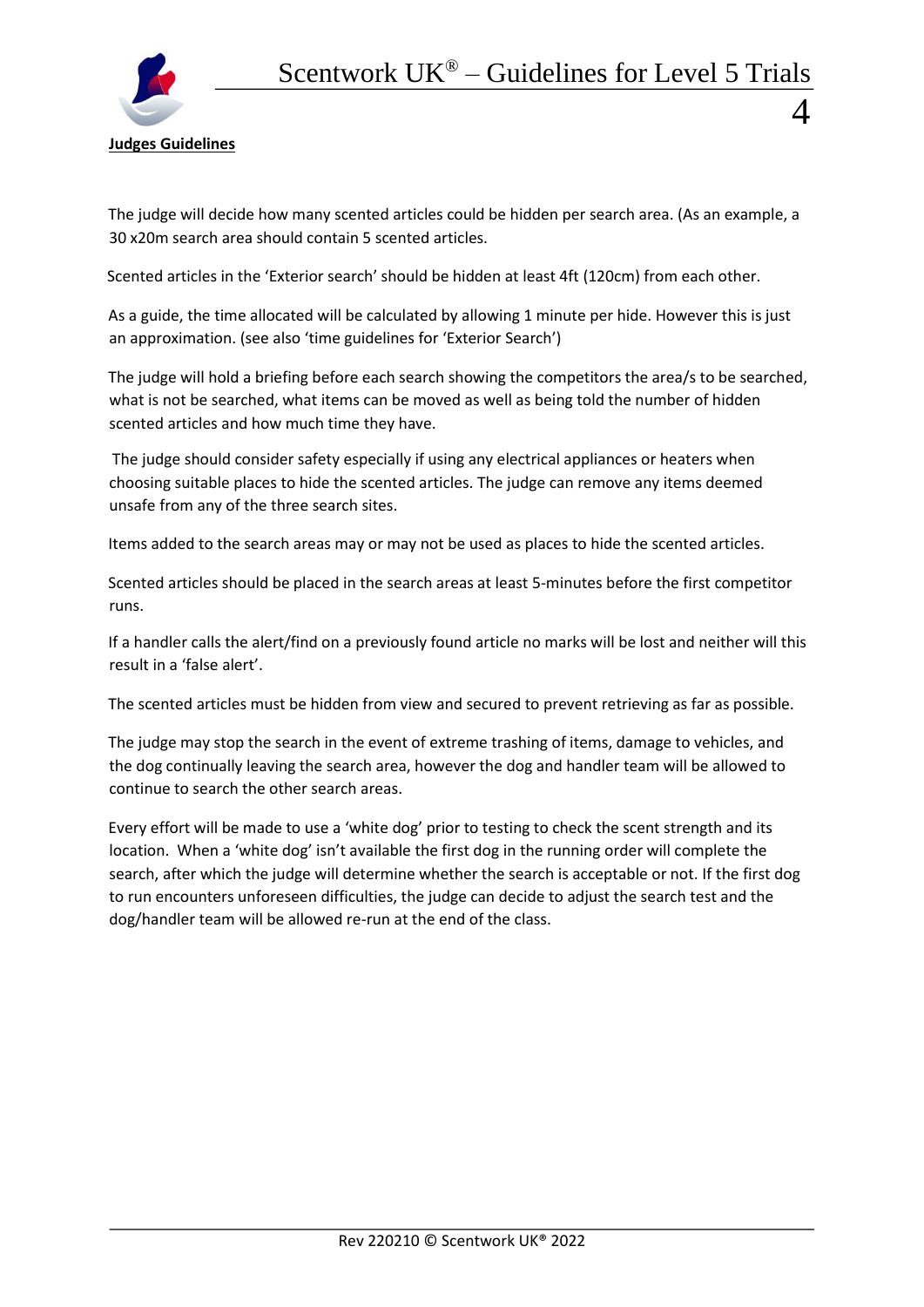# **1) Interior Searches**

These are typically room-sized environments such as a kitchen, toilets, committee rooms, barns or warehouse space. A search may include several rooms which must be sectioned off using cones, rope or hazard tape.

The search rooms may include items added by the judge as potential search items. The judge must bear in mind safety and workability of the search areas and the judge can remove items deemed not safe.

Scented articles can be placed in the seam of filing cabinets, cupboards, drawers, closed doors, underneath window ledges, dado rails or along skirting boards but must be hidden from view.

### **2) Exterior Search**

The test must be conducted outdoors. Example of outside areas would be car park areas, playing fields, car park lay-bys and courtyards.

The ground surface can consist of materials such as grass, gravel, tarmac, artificial grass/fabric.

The search areas will be clearly identified by flags, cones, tape or other identifiers marking the perimeter of the search area.

Scented articles should be hidden at least 4ft (120cm) from each other.

The scented articles will only be hidden within the designated search area. However, dogs and handlers may move outside of those areas as part of their search.

One vehicle can be parked within the search area and may or may not be used as a hiding place. The judge should allow extra time by adding one minute per vehicle.

Only the exterior of the vehicle is to be searched and the scented article may be hidden behind a closed door. It is permissible to hide more than one scented article on the same vehicle.

Additional Items can be added and used as possible search sites or removed if deemed unsuitable or unsafe by either the judge or the trials manager.

Natural items such as trees, fencing, walls, and drainpipes are acceptable hiding places although hiding under gravel, soil, grass and similar terrain is not allowed.

The judge should bear in mind whether the competing dogs are elderly, small, if any of the dogs have injuries as well as safety when hiding the scented articles.

If a dog is interfered with by another dog entering the search area, the judge should stop the search and re-start when they feel the search site is safe again to do so. In exceptional circumstances the team will be allowed a re-run.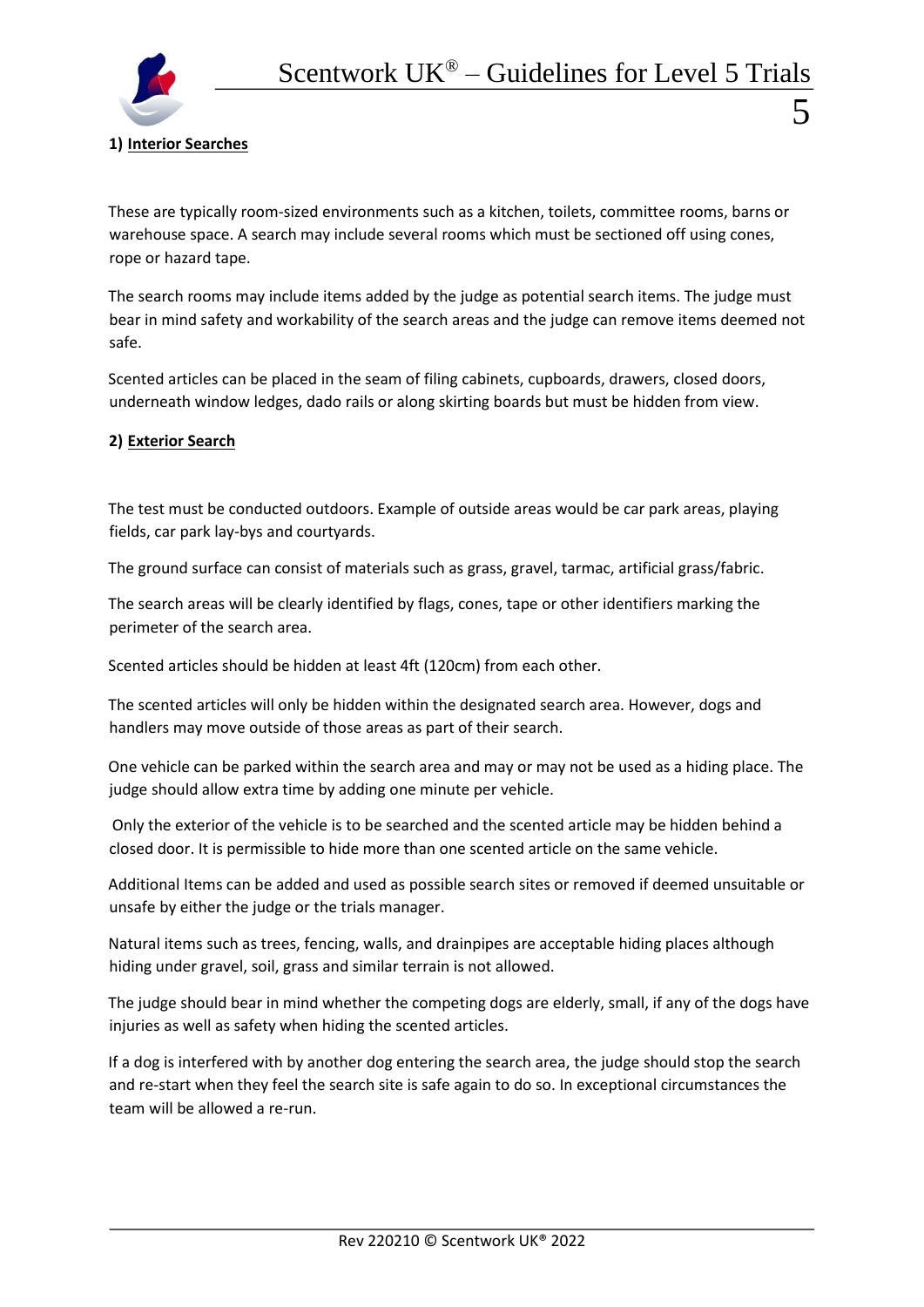

**Indication** - The dog can indicate to the handler by expressing 'any' non- destructive behaviour. (see definition of trashing, below). Acceptable indications can include: freeze, stare, sit, down, lick, paw touch, nibbling, nose prod and barking.

**White Dog –** An experienced dog, not entered in the trial, allowed to do a 'pre-run' to test article strength and its location. This dog is not to be owned by anyone entered in the trial.

**Equipment -**All dogs must wear either a collar or harness whilst under test. Slip leads or a half-check collar are permitted but handling marks will be deducted if used in a corrective manner. Dogs can not wear a 'halti' or any other head collar whilst working. No person shall carry out punitive correction or harsh handling of any dog at any time within the precincts of the competition.

**Trashing & Fouling** *-* (Please read indication description above) Any behaviour that is excessive or could potentially cause damage to any items including the item that is scented. Behaviours not acceptable will include biting, persistent paw scratching (more than 3 paw contacts in succession) or throwing items around and rough handling of any non-scented items. In the event of a fouling incident, subsequent competitors must be made aware where the fouling incident happened. However, in the event of continuous trashing of items and repeated fouling the test must immediately be stopped by the judge and the handler/dog team 'will' be eliminated from this 'section' (not get any marks for this section) although the dog/handler team shall be allowed to partake in the other exercises.

**Calling the 'Alert/Find' –** Before the test begins the handler should inform the judge how s/he will call the 'Alert/Find', either verbally or a hand signal, when he/she thinks their dog has found an article.

**Rewards**: the competitor is allowed to reward their dog ONLY once they have passed outside of the search area.

**Replacement of scented articles.** – It will be decided by the judge to replace scented articles for the following reasons: if it has is retrieved, mouthed, or damaged in any way.

**Number of dogs entered at a L5 trial.** A competitor may not enter more than one dog in the same level at a L5 trial.

**Entering more than one Level at a trial** - A dog can only be entered in one Level at a trial.

**Eligibility for entry** - Open to teams that have qualified at level 4.

Not open to teams who have gained 30 points in Level 5 or have qualified in level 6.

Once a dog & handler team have gained their 'Ex' title in level 5 they can no longer stay in level 5 unless they run NFC.

**Bitches in Season** - Bitches in season are not allowed to compete at the trial or be mated at the venue.

**NFC – 'Not For Competition'-**Dog and handler teams can run NFC in the level that they eligible for and one level above. For example if the dog & handler team is eligible for L1 they can run NFC in